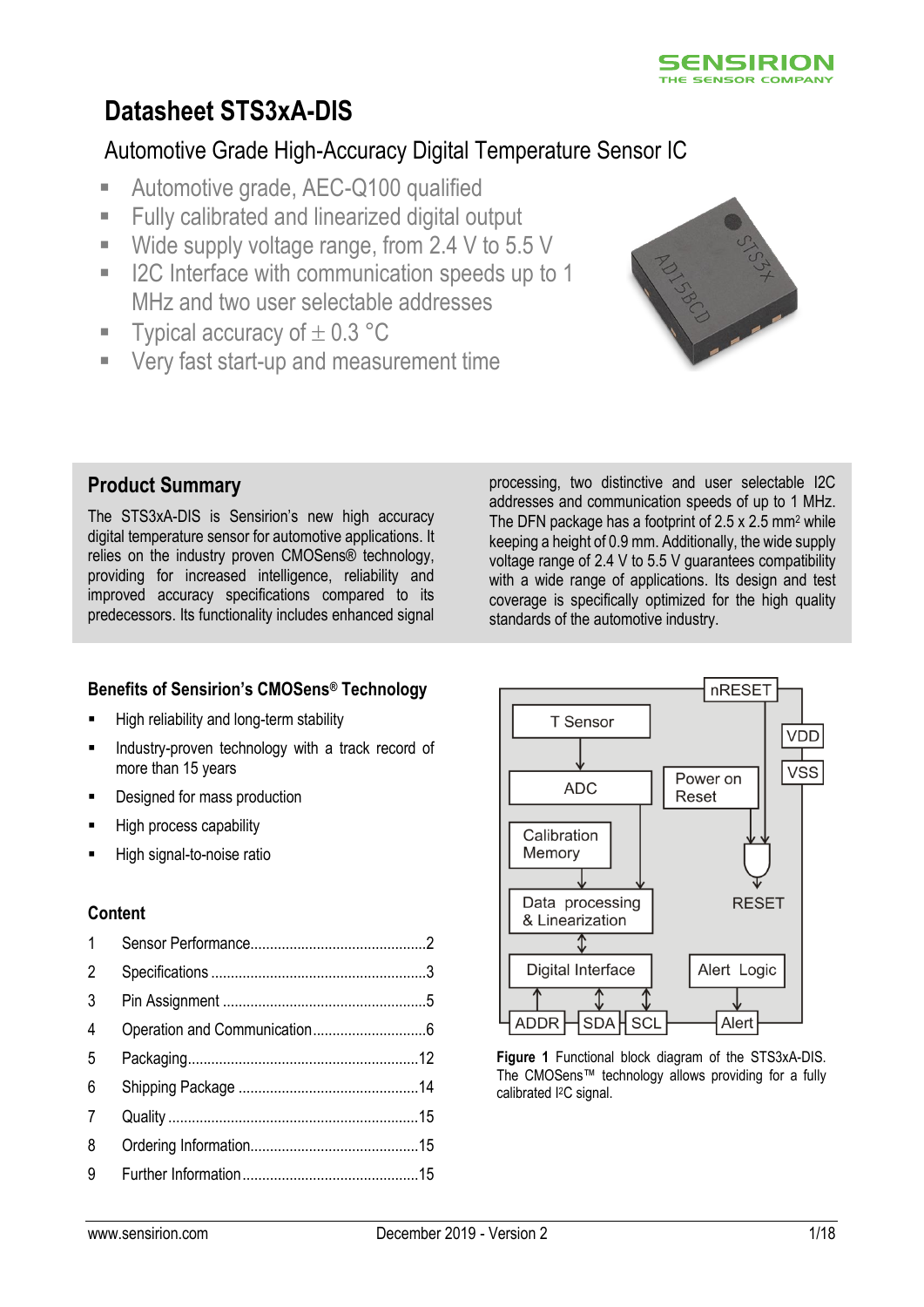

# <span id="page-1-0"></span>**1 Sensor Performance**

### **1.1 Temperature Sensor Performance**

<span id="page-1-1"></span>

| Parameter                                  | Condition                             | Value      | <b>Units</b> |
|--------------------------------------------|---------------------------------------|------------|--------------|
| Accuracy tolerance <sup>1</sup> STS30A-DIS | typ., $0^{\circ}$ C to $65^{\circ}$ C | ±0.3       | °C           |
| Accuracy tolerance <sup>1</sup> STS31A-DIS | typ., -40°C to 90°C                   | ±0.3       | °C           |
|                                            | Low                                   | 0.24       | °C           |
| Repeatability <sup>2</sup>                 | Medium                                | 0.12       | °C           |
|                                            | High                                  | 0.06       | °C           |
| Resolution                                 | Typ.                                  | 0.01       | °C           |
| Specified Range                            |                                       | -40 to 125 | °C           |
| Response time 3                            | T63%                                  | >2         | S            |
| Long Term Drift                            | max                                   | < 0.03     | °C/yr        |

**Table 1** Temperature sensor specification.





**Figure 2** Temperature accuracy of the STS30A sensor. **Figure 3** Temperature accuracy of the STS31A sensor.

-

<sup>1</sup> For definition of typical and maximum accuracy tolerance, please refer to the document "Sensirion Humidity Sensor Specification Statement".

<sup>&</sup>lt;sup>2</sup> The stated repeatability is 3 times the standard deviation (3σ) of multiple consecutive measurements at the stated repeatability and at constant ambient conditions. It is a measure for the noise on the physical sensor output.

<sup>&</sup>lt;sup>3</sup> Temperature response times strongly depend on the type of heat exchange, the available sensor surface and the design environment of the sensor in the final application.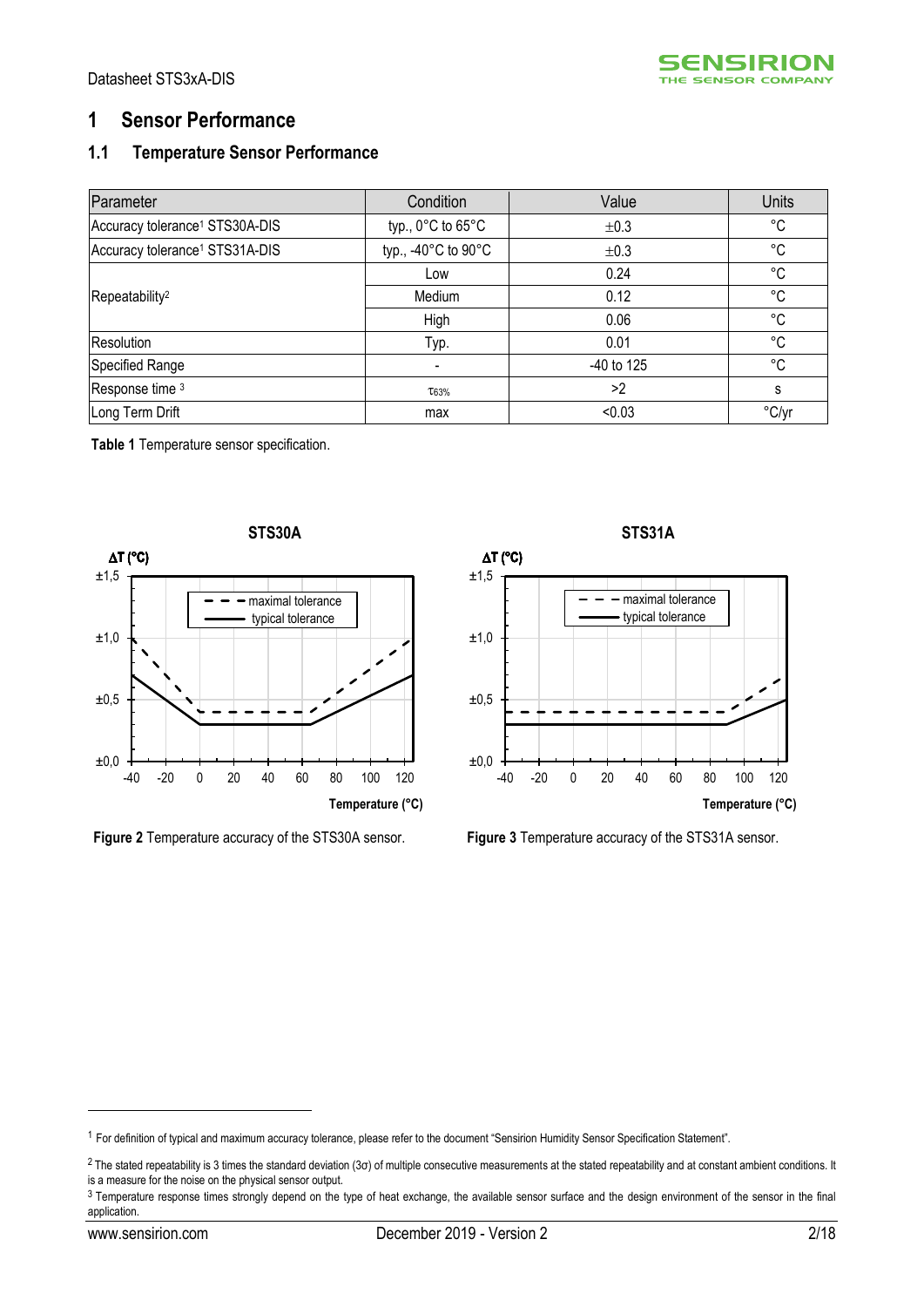

# <span id="page-2-0"></span>**2 Specifications**

# **2.1 Electrical Specifications**

| Parameter                                 | Symbol                                                                                                                                    | Condition                                             | Min.           | Typ.                 | Max. | <b>Units</b>                                        | Comments                                                                                                                                       |
|-------------------------------------------|-------------------------------------------------------------------------------------------------------------------------------------------|-------------------------------------------------------|----------------|----------------------|------|-----------------------------------------------------|------------------------------------------------------------------------------------------------------------------------------------------------|
| Supply voltage                            | V <sub>DD</sub>                                                                                                                           |                                                       | 2.4            | 3.3                  | 5.5  | V                                                   |                                                                                                                                                |
| Power-up/down level                       | VPOR                                                                                                                                      |                                                       | 2.1            | 2.3                  | 2.4  | $\vee$                                              |                                                                                                                                                |
| Slew rate change of the<br>supply voltage | V <sub>DD,slew</sub>                                                                                                                      |                                                       |                |                      | 20   | V/ms                                                | Voltage changes on the<br>VDD line between<br>V <sub>DD, min</sub> and V <sub>DD</sub> , max<br>should be slower than<br>the maximum slew rate |
|                                           |                                                                                                                                           | idle state<br>(single shot mode)<br>$T = 25^{\circ}C$ | $\blacksquare$ | 0.2                  | 2.0  |                                                     | Current when sensor is<br>not performing a                                                                                                     |
|                                           | idle state<br>(single shot mode)<br>$T = 125$ °C<br>idle state<br>(periodic data<br>acquisition mode)<br>$I_{DD}$<br>Measuring<br>Average |                                                       |                |                      | 6.0  | μA                                                  | measurement during<br>single shot mode                                                                                                         |
| Supply current                            |                                                                                                                                           |                                                       |                | 45                   |      | μA                                                  | Current when sensor is<br>not performing a<br>measurement during<br>periodic data acquisition<br>mode                                          |
|                                           |                                                                                                                                           |                                                       | 600            | 1500                 | μA   | Current consumption<br>while sensor is<br>measuring |                                                                                                                                                |
|                                           |                                                                                                                                           |                                                       |                | 1.7                  |      | $\mu$ A                                             | Current consumption<br>(operation with one<br>measurement per<br>second at lowest<br>repeatability, single shot<br>mode)                       |
| Alert Output driving<br>strength          | <b>IOH</b>                                                                                                                                |                                                       |                | 1.5x V <sub>DD</sub> |      | mA                                                  | See also section 3.5                                                                                                                           |
| Heater power                              | $P_{\text{Heater}}$                                                                                                                       | Heater running                                        | 4.5            |                      | 33   | mW                                                  | Depending on the<br>supply voltage                                                                                                             |

<span id="page-2-1"></span>**Table 2** Electrical specifications, typical values are valid for T=25°C, min. & max. values for T=-40°C … 125°C.

### <span id="page-2-2"></span>**2.2 Timing Specification for the Sensor System**

| Parameter               | Symbol              | Conditions                                 | Min.           | Typ. | Max. |           | Units Comments                                                                              |
|-------------------------|---------------------|--------------------------------------------|----------------|------|------|-----------|---------------------------------------------------------------------------------------------|
| Power-up time           | t <sub>PU</sub>     | After hard reset,<br>$V_{DD} \geq V_{POR}$ |                | 0.5  |      | ms        | Time between V <sub>DD</sub> reaching<br>V <sub>POR</sub> and sensor entering idle<br>state |
| Soft reset time         | tsr                 | After soft reset.                          |                | 0.5  |      | ms        | Time between ACK of soft<br>reset command and sensor<br>entering idle state                 |
| Duration of reset pulse | tresetn             |                                            |                |      |      | <b>US</b> | See section 3.6                                                                             |
|                         | <b>TMEAS.I</b>      | Low repeatability                          |                | 2.5  | 4    | ms        | The three repeatability modes                                                               |
| Measurement duration    | t <sub>MEAS,m</sub> | Medium repeatability                       | $\blacksquare$ | 4.5  | 6    | ms        | differ with respect to                                                                      |
|                         | t <sub>MEAS,h</sub> | High repeatability                         | $\blacksquare$ | 12.5 | 15   | ms        | measurement duration, noise<br>level and energy consumption                                 |

<span id="page-2-3"></span>Table 3 System timing specification, valid from -40 °C to 125 °C and 2.4 V to 5.5 V.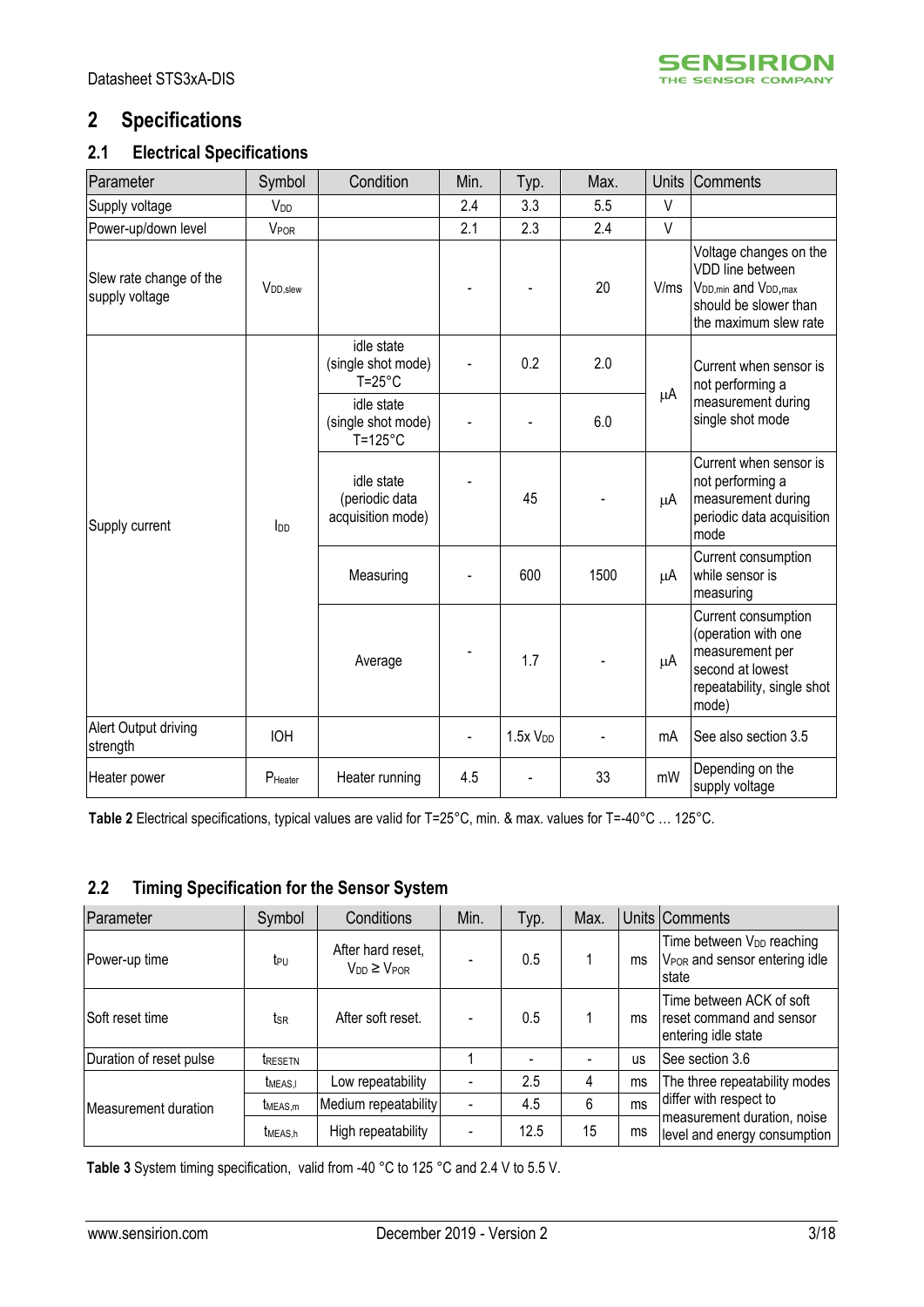

#### **2.3 Absolute Minimum and Maximum Ratings**

Stress levels beyond those listed in [Table 4](#page-3-0) may cause permanent damage to the device or affect the reliability of the sensor. These are stress ratings only and functional operation of the device at these conditions is not guaranteed. Ratings are only tested each at a time.

| Parameter                                                                                      | Rating               | Units |
|------------------------------------------------------------------------------------------------|----------------------|-------|
| Supply voltage V <sub>DD</sub>                                                                 | $-0.3$ to 6          |       |
| Max Voltage on pins (pin 1 (SDA); pin 2 (ADDR); pin 3 (ALERT); pin 4<br>(SCL); pin 6 (nRESET)) | $-0.3$ to VDD $+0.3$ |       |
| Input current on any pin                                                                       | ±100                 | mA    |
| Operating temperature range                                                                    | $-40$ to 125         | °C    |
| Storage temperature range                                                                      | $-40$ to 150         | °C    |
| ESD HBM (human body model) <sup>4</sup>                                                        | 4                    | kV    |
| ESD CDM (charge device model) <sup>5</sup>                                                     | 750                  |       |

<span id="page-3-0"></span>**Table 4** Minimum and maximum ratings; values may only be applied for short time periods.

<u>.</u>

<sup>4</sup> Sensor in application configuration (pin 7 connected to VSS). ESD HBM 2 kV according to JEDEC JS-001.

<sup>5</sup> According to JEDEC JS-002.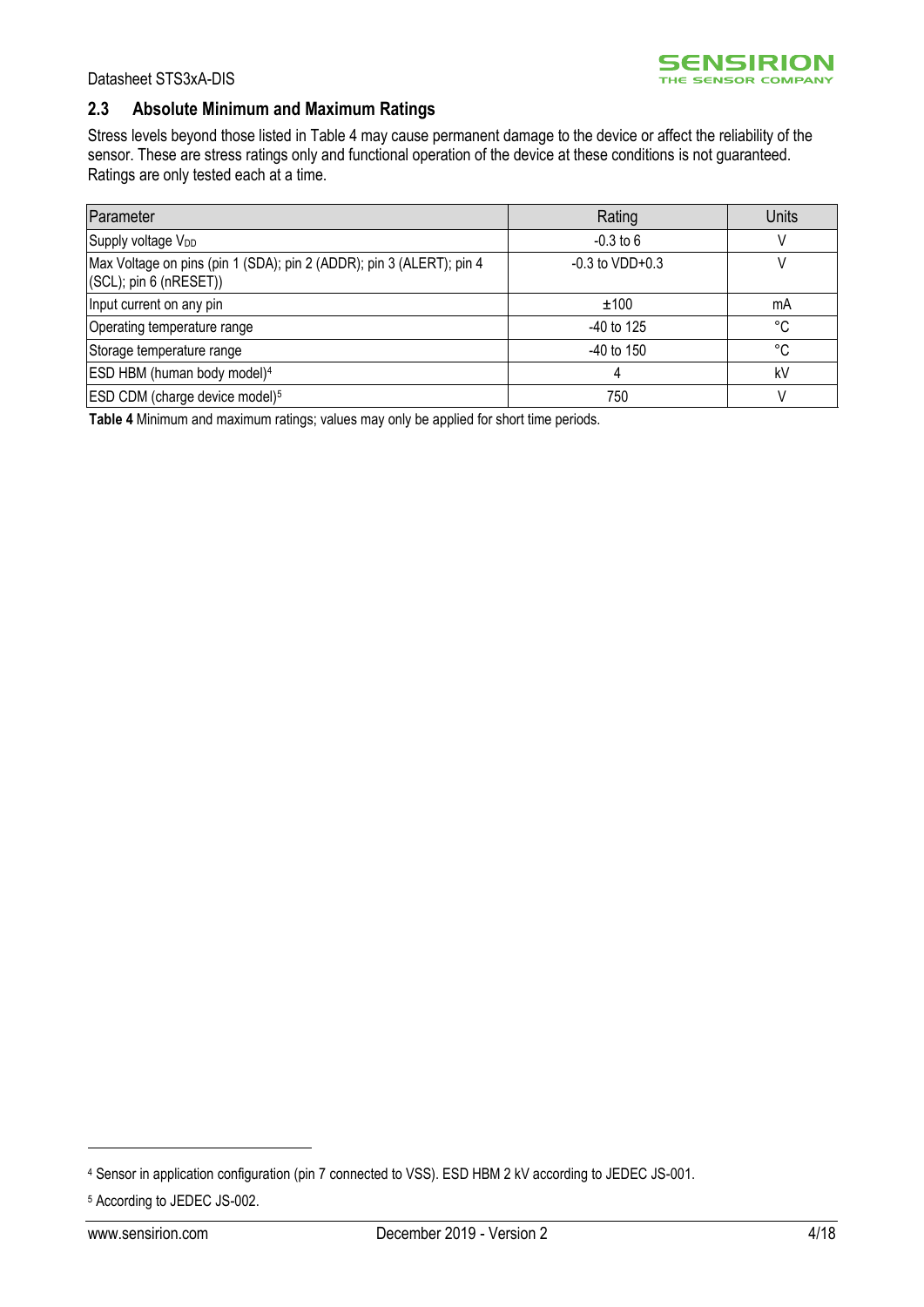# <span id="page-4-0"></span>**3 Pin Assignment**

The STS3xA-DIS comes in a tiny 8-pin DFN package – see [Table 5.](#page-4-1)

| Pin                                                                                                | Name        | Comments                                                                                                                                                         |  |  |
|----------------------------------------------------------------------------------------------------|-------------|------------------------------------------------------------------------------------------------------------------------------------------------------------------|--|--|
| 1                                                                                                  | SDA         | Serial data; input / output                                                                                                                                      |  |  |
| 2                                                                                                  | <b>ADDR</b> | Address pin; input; connect to either<br>logic high or low, do not leave<br>floating                                                                             |  |  |
| 3                                                                                                  | ALERT       | Indicates alarm condition; output;<br>must be left floating if unused                                                                                            |  |  |
| 4                                                                                                  | <b>SCL</b>  | Serial clock; input / output                                                                                                                                     |  |  |
| 5                                                                                                  | VDD         | Supply voltage; input                                                                                                                                            |  |  |
| 6                                                                                                  | nRESET      | Reset pin active low; input; if not<br>used it is recommended to be left<br>floating; can be connected to VDD<br>with a series resistor of R $\geq$ 2 k $\Omega$ |  |  |
| 7                                                                                                  | R           | No electrical function; to be<br>connected to VSS                                                                                                                |  |  |
| 8                                                                                                  | <b>VSS</b>  | Ground                                                                                                                                                           |  |  |
| <u>် 8</u><br>$\overline{2}$<br>$\overline{3}$ )<br>$\overline{6}$<br>$\overline{4}$<br>$\sqrt{5}$ |             |                                                                                                                                                                  |  |  |

<span id="page-4-1"></span>**Table 5** STS3xA-DIS pin assignment (transparent top view). Dashed lines are only visible if viewed from below. The die pad is internally connected to VSS.

### **3.1 Power Pins (VDD, VSS)**

The electrical specifications of the STS3xA-DIS are shown in [Table 2.](#page-2-1) The power supply pins must be decoupled with a 100 nF capacitor that shall be placed as close to the sensor as possible – see [Figure 4](#page-4-2) for a typical application circuit.

### **3.2 Serial Clock and Serial Data (SCL, SDA)**

SCL is used to synchronize the communication between microcontroller and the sensor. The clock frequency can be freely chosen between 0 to 1000 kHz. Commands with clock stretching according to I2C Standard<sup>6</sup> are supported.

The SDA pin is used to transfer data to and from the sensor. For safe communication, the timing specifications defined in the I2C manu[al](#page-5-3)<sup>7</sup> must be met.

Both SCL and SDA lines are open-drain I/Os with diodes to VDD and VSS. They should be connected to external pull-up resistors (please refer to [Figure 4\)](#page-4-2). A device on the I2C bus must only drive a line to ground. The external pull-up resistors (e.g.  $R_p = 10 \text{ k}\Omega$ ) are required to pull the signal high. For dimensioning resistor sizes please take bus capacity and communication frequency into account (see for example Section 7.1 of NXPs I2C Manual for more detail[s](#page-4-3)<sup>6</sup>). It should be noted that pull-up resistors may be included in I/O circuits of microcontrollers. It is recommended to wire the sensor according to the application circuit as shown in [Figure 4.](#page-4-2)

**SENSIRION** THE SENSOR COMPANY



<span id="page-4-2"></span>**Figure 4** Typical application circuit. Please note that the positioning of the pins does not reflect the position on the real sensor. This is shown i[n Table 5.](#page-4-1)

# **3.3 Die Pad (center pad)**

The die pad or center pad is visible from below and located in the center of the package. It is electrically connected to VSS. Hence electrical considerations do not impose constraints on the wiring of the die pad. However, due to mechanical reasons it is recommended to solder the center pad to the PCB. For more information on design-in, please refer to the document "SHTxx STSxx Design Guide".

# **3.4 ADDR Pin**

<span id="page-4-3"></span>Through the appropriate wiring of the ADDR pin the I2C address can be selected (see [Table 6](#page-5-4) for the respective addresses). Aside from hard wiring the ADDR pin to VDD or VSS, it is also possible to use it as a selector pin. This means that the address of the sensor can be changed dynamically during operation by switching the level on the ADDR pin. The only constraint is that the level has to stay constant starting from the I2C start condition until the communication is finished. This allows to connect more than two STS3xA-DIS onto the same bus. The

<u>.</u>

<sup>6</sup> [http://www.nxp.com/documents/user\\_manual/UM10204.pdf](http://www.nxp.com/documents/user_manual/UM10204.pdf)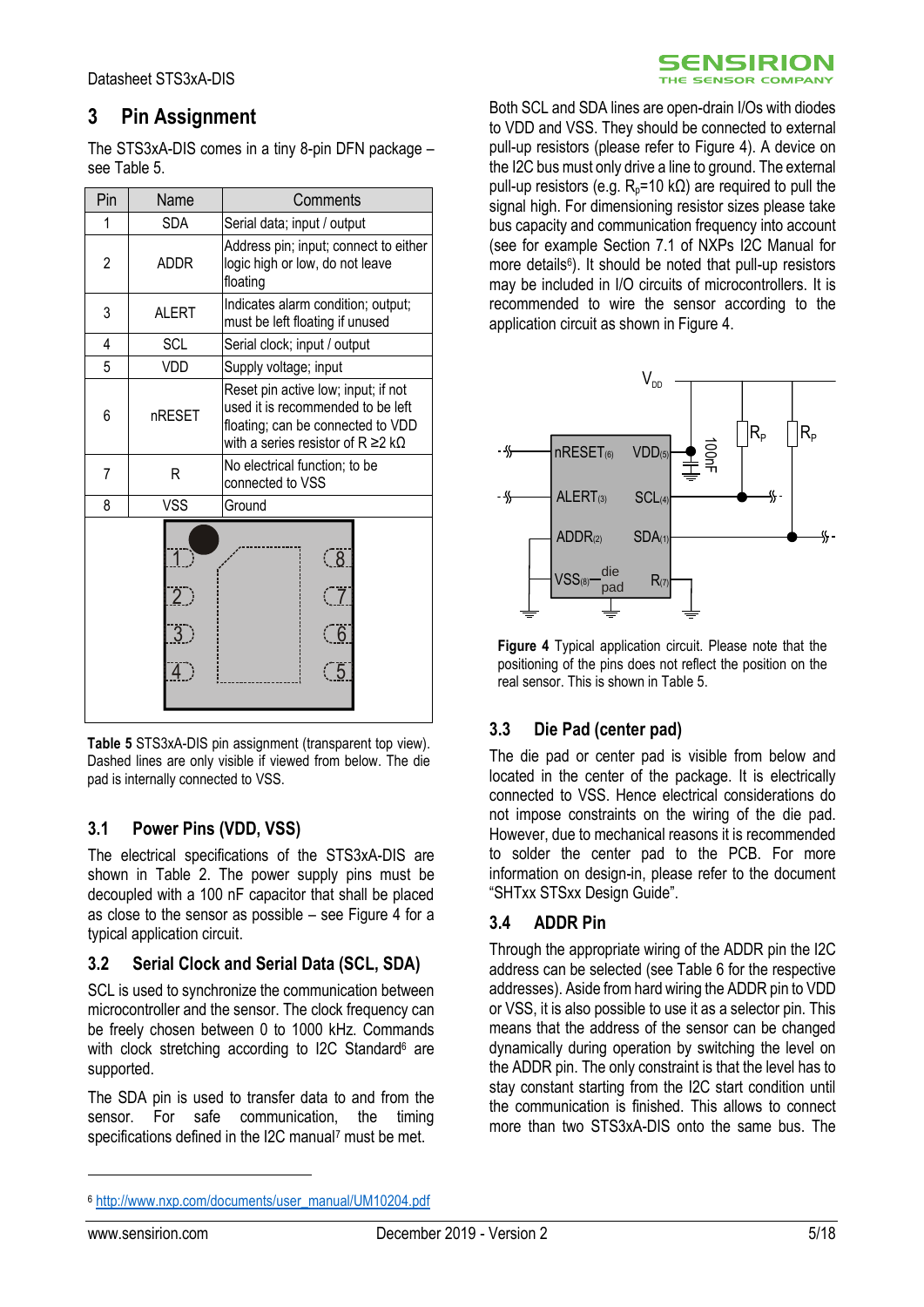dynamical switching requires individual ADDR lines to the sensors.

Please note that the I2C address is represented through the 7 MSBs of the I2C read or write header. The LSB switches between read or write header. The wiring for the default address is shown in [Table 6](#page-5-4) and [Figure 4.](#page-4-2) The ADDR pin must not be left floating. Please note that only the 7 MSBs of the I2C Read/Write header constitute the I2C Address.

| STS3xA-DIS    | I2C Address in Hex.<br>representation | Condition                                  |
|---------------|---------------------------------------|--------------------------------------------|
| I2C address A | 0x4A (default)                        | ADDR (pin 2)<br>connected to logic<br>low  |
| I2C address B | 0x4B                                  | ADDR (pin 2)<br>connected to logic<br>hiah |

<span id="page-5-4"></span>**Table 6** I2C device address

# <span id="page-5-1"></span>**3.5 ALERT Pin**

The alert pin may be used to connect to the interrupt pin of a microcontroller. The output of the pin depends on the value of the RH/T reading relative to programmable limits. Its function is explained in a separate application note. If not used, this pin must be left floating. The pin switches high, when alert conditions are met. The maximum driving loads are listed in [Table 2.](#page-2-1) Be aware that self-heating might occur, depending on the amount of current that flows. Self-heating can be prevented if the Alert Pin is only used to switch a transistor.

### <span id="page-5-2"></span>**3.6 nRESET Pin**

The nReset pin may be used to generate a reset of the sensor. A minimum pulse duration of 1 us is required to reliably trigger a reset of the sensor. Its function is explained in more detail in section [4.](#page-5-0) If not used it is recommended to leave the pin floating or to connect it to VDD with a series resistor of R ≥2 kΩ. However, the nRESET pin is internally connected to VDD with a pull up resistor of R = 50 k $\Omega$  (typ.).

# <span id="page-5-0"></span>**4 Operation and Communication**

The STS3xA-DIS supports I2C fast mode (and frequencies up to 1000 kHz). Clock stretching can be enabled and disabled through the appropriate user command. For detailed information on the I2C protocol, refer to NXP I2C-bus specification<sup>7</sup>.

#### **After sending a command to the sensor a minimal**

#### **waiting time of 1ms is needed before another command can be received by the sensor.**

All STS3xA-DIS commands and data are mapped to a 16-bit address space. Additionally, data and commands are protected with a CRC checksum. This increases communication reliability. The 16 bits commands to the sensor already include a 3 bit CRC checksum. Data sent from and received by the sensor is always succeeded by a 8 bit CRC.

In write direction it is mandatory to transmit the checksum, since the STS3xA-DIS only accepts data if it is followed by the correct checksum. In read direction it is left to the master to read and process the checksum.

#### **4.1 Power-Up and Communication Start**

The sensor starts powering-up after reaching the powerup threshold voltage  $V_{POR}$  specified in [Table 2.](#page-2-1) After reaching this threshold voltage the sensor needs the time  $t_{\text{PU}}$  to enter idle state. Once the idle state is entered it is ready to receive commands from the master (microcontroller).

Each transmission sequence begins with a START condition (S) and ends with a STOP condition (P) as described in the I2C-bus specification. Whenever the sensor is powered up, but not performing a measurement or communicating, it automatically enters idle state for energy saving. This idle state cannot be controlled by the user.

### **4.2 Starting a Measurement**

A measurement communication sequence consists of a START condition, the I2C write header (7-bit I2C device address plus 0 as the write bit) and a 16-bit measurement command. The proper reception of each byte is indicated by the sensor. It pulls the SDA pin low (ACK bit) after the falling edge of the 8th SCL clock to indicate the reception. A complete measurement cycle is depicted i[n Table 7.](#page-6-0)

With the acknowledgement of the measurement command, the STS3xA-DIS starts measuring the temperature.

#### **4.3 Measurement Commands for Single Shot Data Acquisition Mode**

In this mode one issued measurement command triggers the acquisition of a 16 bit temperature value. During transmission that value is always followed by a CRC checksum, see section [4.4.](#page-6-1)

<span id="page-5-3"></span>In single shot mode different measurement commands can be selected. The 16 bit commands are shown in [Table 7.](#page-6-0) They differ with respect to repeatability (low,

<u>.</u>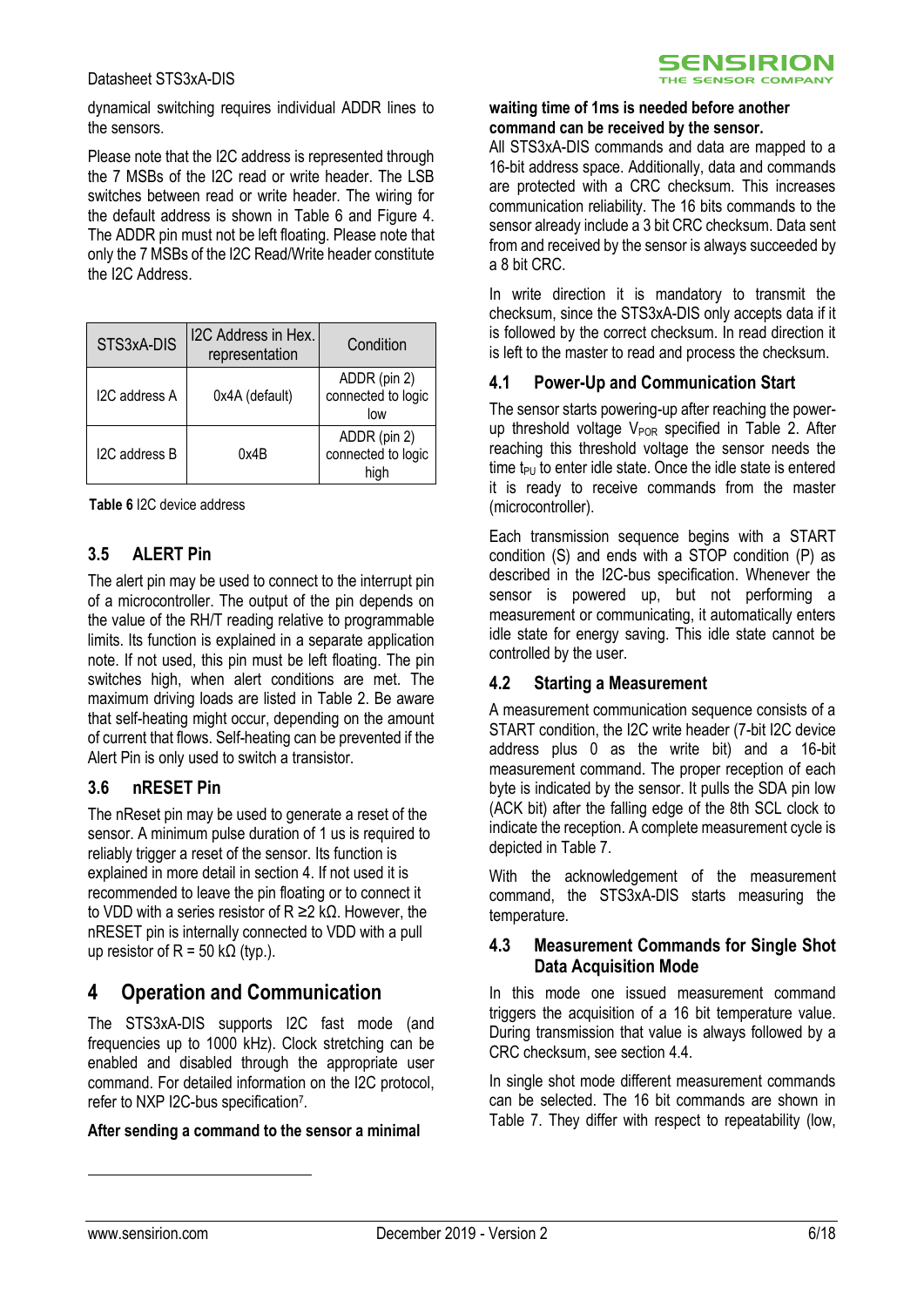medium and high) and clock stretching (enabled or disabled).

The repeatability setting influences the measurement duration and thus the overall power consumption of the sensor. This is explained in section [2.2.](#page-2-2)



<span id="page-6-0"></span>**Table 7** Measurement commands in single shot mode (Clear blocks are controlled by the microcontroller, grey blocks by the sensor)

#### <span id="page-6-1"></span>**4.4 Readout of Measurement Results for Single Shot Mode**

After the sensor has completed the measurement, the master can read the measurement result by sending a START condition followed by an I2C read header. The sensor will acknowledge the reception of the read header and send one bytes of data (temperature) followed by one byte CRC checksum. Each byte must be acknowledged by the microcontroller with an ACK condition for the sensor to continue sending data. If the sensor does not receive an ACK from the master after any byte of data, it will not continue sending data.

After receiving the checksum for the temperature value a NACK and stop command hast to be send by the master (see [Table 7\)](#page-6-0).

The I2C master can abort the read transfer with a NACK condition after any data byte if it is not interested in the CRC.

In case the user needs the temperature data but does not want to process CRC data, it is recommended to read the two temperature bytes, then the read transfer can be aborted with a with a NACK.

**SENSIRION** THE SENSOR COMPANY

#### **No Clock Stretching**

When a command without clock stretching has been issued, the sensor responds to a read header with a not acknowledge (NACK), if no data is present.

#### **Clock Stretching**

When a command with clock stretching has been issued, the sensor responds to a read header with an ACK and subsequently pulls down the SCL line. The SCL line is pulled down until the measurement is complete. As soon as the measurement is complete, the sensor releases the SCL line and sends the measurement results.

#### **4.5 Measurement Commands for Periodic Data Acquisition Mode**

In this mode one issued measurement command yields a stream of 16 bit temperature values.

In periodic mode different measurement commands can be selected. The corresponding 16 bit commands are shown i[n Table 8.](#page-7-0) They differ with respect to repeatability (low, medium and high) and data acquisition frequency (0.5, 1, 2, 4 & 10 measurements per second, mps). Clock stretching cannot be selected in this mode.

The data acquisition frequency and the repeatability setting influences the measurement duration and the current consumption of the sensor. This is explained in section [2.2](#page-2-2) of this datasheet.

If a measurement command shall be issued, while the sensor is busy with a measurement (measurement durations see [Table 3\)](#page-2-3), it is recommended to issue a break command first (see section [4.7\)](#page-7-1). Upon reception of the break command the sensor will finish the ongoing measurement and enter the single shot mode.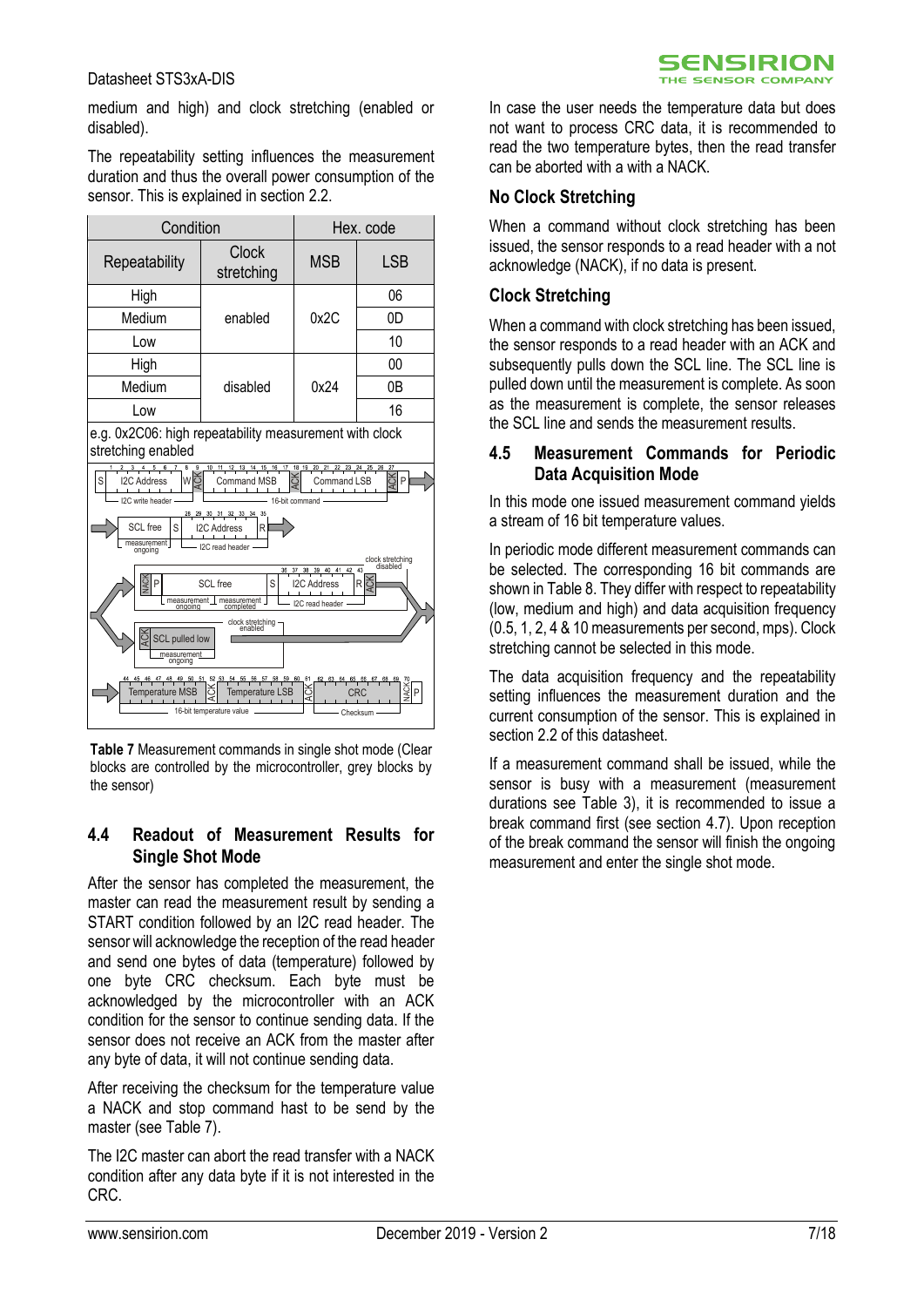| Condition                                                                                                                                                                                                                                                                                                               |                | Hex. code  |            |  |
|-------------------------------------------------------------------------------------------------------------------------------------------------------------------------------------------------------------------------------------------------------------------------------------------------------------------------|----------------|------------|------------|--|
| Repeatability                                                                                                                                                                                                                                                                                                           | mps            | <b>MSB</b> | <b>LSB</b> |  |
| High                                                                                                                                                                                                                                                                                                                    |                |            | 32         |  |
| Medium                                                                                                                                                                                                                                                                                                                  | 0.5            | 0x20       | 24         |  |
| Low                                                                                                                                                                                                                                                                                                                     |                |            | 2F         |  |
| High                                                                                                                                                                                                                                                                                                                    |                |            | 30         |  |
| Medium                                                                                                                                                                                                                                                                                                                  | 1              | 0x21       | 26         |  |
| Low                                                                                                                                                                                                                                                                                                                     |                |            | 2D         |  |
| High                                                                                                                                                                                                                                                                                                                    |                |            | 36         |  |
| Medium                                                                                                                                                                                                                                                                                                                  | $\overline{2}$ | 0x22       | 20         |  |
| Low                                                                                                                                                                                                                                                                                                                     |                |            | 2B         |  |
| High                                                                                                                                                                                                                                                                                                                    |                |            | 34         |  |
| Medium                                                                                                                                                                                                                                                                                                                  | 4              | 0x23       | 22         |  |
| Low                                                                                                                                                                                                                                                                                                                     |                |            | 29         |  |
| High                                                                                                                                                                                                                                                                                                                    |                |            | 37         |  |
| Medium                                                                                                                                                                                                                                                                                                                  | 10             | 0x27       | 21         |  |
| Low                                                                                                                                                                                                                                                                                                                     |                |            | 2A         |  |
| e.g. 0x2130: 1 high repeatability mps - measurement per<br>second                                                                                                                                                                                                                                                       |                |            |            |  |
| 5<br>6<br>8<br>9<br>$\overline{c}$<br>3<br>4<br>5<br>6<br>8<br>3<br>4<br>$\overline{7}$<br>1<br>$\overline{7}$<br>9<br>10<br>11<br>12<br>13<br>18<br>$\mathfrak{p}$<br>14<br>15<br>16<br>17<br>wğl<br>S<br><b>Command MSB</b><br>ट्रे<br><b>I2C Address</b><br><b>Command LSB</b><br>I2C write header<br>16-bit command |                |            |            |  |

<span id="page-7-0"></span>**Table 8**Measurement commands for periodic data acquisition mode (Clear blocks are controlled by the microcontroller, grey blocks by the sensor). N.B.: At the highest mps setting selfheating of the sensor might occur.

### **4.6 Readout of Measurement Results for Periodic Mode**

Transmission of the measurement data can be initiated through the fetch data command shown in [Table 9.](#page-7-2) If no measurement data is present the I2C read header is responded with a NACK (Bit 9 in [Table 9\)](#page-7-2) and the communication stops. The fetch data command will deliver the same data until a new measurement updates the temperature value.



<span id="page-7-2"></span>**Table 9** Fetch Data command (Clear blocks are controlled by the microcontroller, grey blocks by the sensor)

#### <span id="page-7-1"></span>**4.7 Break command / Stop Periodic Data Acquisition Mode**

SENSIRION THE SENSOR COMPANY

The periodic data acquisition mode can be stopped using the break command shown in [Table 10.](#page-7-3) It is recommended to stop the periodic data acquisition prior to sending another command (except Fetch Data command) using the break command. Upon reception of the break command the sensor enters the single shot mode, after finishing the ongoing measurement. This takes 1 ms.

| Command                                                                                                         | <b>Hex Code</b>                               |
|-----------------------------------------------------------------------------------------------------------------|-----------------------------------------------|
| <b>Break</b>                                                                                                    | 0x3093                                        |
| 1 2 3 4 5 6 7 8 9 1 2 3 4 5 6 7 8 9 10 11 12 13 14 15 16 17 18<br>c<br><b>I2C Address</b><br>-12C write header- | Command MSB S Command LSB<br>-16-bit command- |

<span id="page-7-3"></span>**Table 10** Break command (Clear blocks are controlled by the microcontroller, grey blocks by the sensor).

### **4.8 Reset**

A system reset of the STS3xA-DIS can be generated externally by issuing a command (soft reset) or by sending a pulse to the dedicated reset pin (nReset pin). Additionally, a system reset is generated internally during power-u. During the reset procedure the sensor will not process commands.

In order to achieve a full reset of the sensor without removing the power supply, it is recommended to use the nRESET pin of the STS3xA-DIS.

### **Interface Reset**

If communication with the device is lost, the following signal sequence will reset the serial interface: While leaving SDA high, toggle SCL nine or more times. This must be followed by a Transmission Start sequence preceding the next command. This sequence resets the interface only. The status register preserves its content.

### **Soft Reset / Re-Initialization**

The STS3xA-DIS provides a soft reset mechanism that forces the system into a well-defined state without removing the power supply. When the system is in idle state the soft reset command can be sent to the STS3xA-DIS. This triggers the sensor to reset its system controller and reloads calibration data from the memory. In order to start the soft reset procedure the command as shown i[n Table 11](#page-8-0) should be sent.

It is worth noting that the sensor reloads calibration data prior to every measurement by default.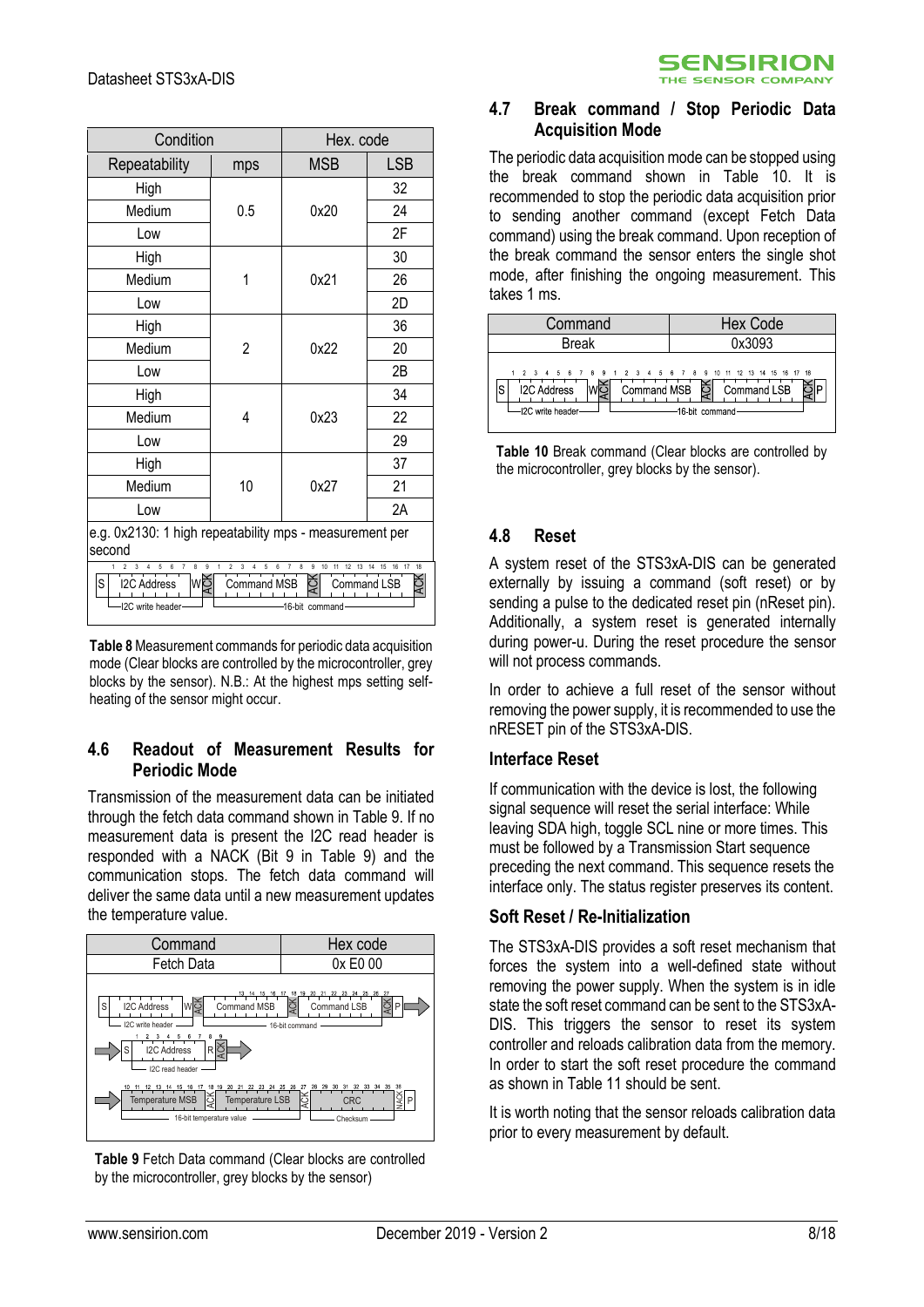

| Command                                                                                                | Hex Code                                                      |
|--------------------------------------------------------------------------------------------------------|---------------------------------------------------------------|
| Soft Reset                                                                                             | 0x30A2                                                        |
| 1 2 3 4 5 6 7 8 9 1 2 3 4 5 6 7 8 9 10 11 12 13 14 15 16 17<br><b>I2C Address</b><br>-I2C write header | 18<br>Command MSB $\ddot{\Xi}$ Command LSB<br>-16-bit command |

<span id="page-8-0"></span>**Table 11** Soft reset command (Clear blocks are controlled by the microcontroller, grey blocks by the sensor)

#### **Reset through General Call**

Additionally, a reset of the sensor can also be generated using the "general call" mode according to I2C-bus specification<sup>7</sup> [.](#page-5-3) This generates a reset which is functionally identical to using the nReset pin. It is important to understand that a reset generated in this way is not device specific. All devices on the same I2C bus that support the general call mode will perform a reset. Additionally, this command only works when the sensor is able to process I2C commands. The appropriate command consists of two bytes and is shown in [Table 12.](#page-8-1)

| Command                                                                | Code                                                                         |  |
|------------------------------------------------------------------------|------------------------------------------------------------------------------|--|
| Address byte                                                           | 0x00                                                                         |  |
| Second byte                                                            | 0x06                                                                         |  |
| Reset command using the<br>general call address                        | 0x0006                                                                       |  |
| R<br>General Call Address  5<br>S<br>General Call 1 <sup>st</sup> byte | q<br>9<br>АCК<br><b>Reset Command</b><br>General Call 2 <sup>nd</sup> byte - |  |

<span id="page-8-1"></span>**Table 12** Reset through the general call address (Clear blocks are controlled by the microcontroller, grey blocks by the sensor).

#### **Reset through the nReset Pin**

Pulling the nReset pin low (see [Table 5\)](#page-4-1) generates a reset similar to a hard reset. The nReset pin is internally connected to VDD through a pull-up resistor and hence active low. The nReset pin has to be pulled low for a minimum of 1 us to generate a reset of the sensor.

#### **Hard Reset**

A hard reset is achieved by switching the supply voltage to the VDD Pin off and then on again. In order to prevent powering the sensor over the ESD diodes, the voltage to pins 1 (SDA), 4 (SCL) and 2 (ADDR) also needs to be removed.

#### **4.9 Heater**

The heater can be switched on and off by command, see table below. The status is listed in the status register. After a reset the heater is disabled (default condition).

| Command                                                                                | <b>Hex Code</b>                     |                                        |
|----------------------------------------------------------------------------------------|-------------------------------------|----------------------------------------|
|                                                                                        | <b>MSB</b>                          | I SB                                   |
| <b>Heater Enable</b>                                                                   | 0x30                                | 6D                                     |
| <b>Heater Disabled</b>                                                                 |                                     | 66                                     |
| 1 2 3 4 5 6 7 8 9 1 2 3 4 5 6 7 8 9 10<br><b>I2C Address</b><br>S<br>-I2C write header | Command MSB<br>Ō<br>-16-bit command | 11 12 13 14 15 16 17 18<br>Command LSB |

| Table 13 Heater command (Clear blocks are controlled by |
|---------------------------------------------------------|
| the microcontroller, grey blocks by the sensor)         |

#### **4.10 Status Register**

The status register contains information on the operational status of the heater, the alert mode and on the execution status of the last command and the last write sequence. The command to read out the status register is shown in [Table 14](#page-8-2) whereas a description of the content can be found in [Table 16.](#page-9-0)



<span id="page-8-2"></span>**Table 14** Command to read out the status register (Clear blocks are controlled by the microcontroller, grey blocks by the sensor)

#### **Clear Status Register**

All flags (Bit 15, 10, 4) in the status register can be cleared (set to zero) by sending the command shown in [Table 15.](#page-8-3)

| Command                                                                                                    | Hex Code                                                |
|------------------------------------------------------------------------------------------------------------|---------------------------------------------------------|
| Clear status register                                                                                      | 0x3041                                                  |
| 1 2 3 4 5 6 7 8 9 1 2 3 4 5 6 7 8 9 10 11 12 13 14 15 16 17 18<br><b>I2C Address</b><br>-I2C write header- | Command MSB $\ddot{\Xi}$ Command LSB<br>-16 bit command |

<span id="page-8-3"></span>Table 15 Command to clear the status register (Clear blocks are controlled by the microcontroller, grey blocks by the sensor)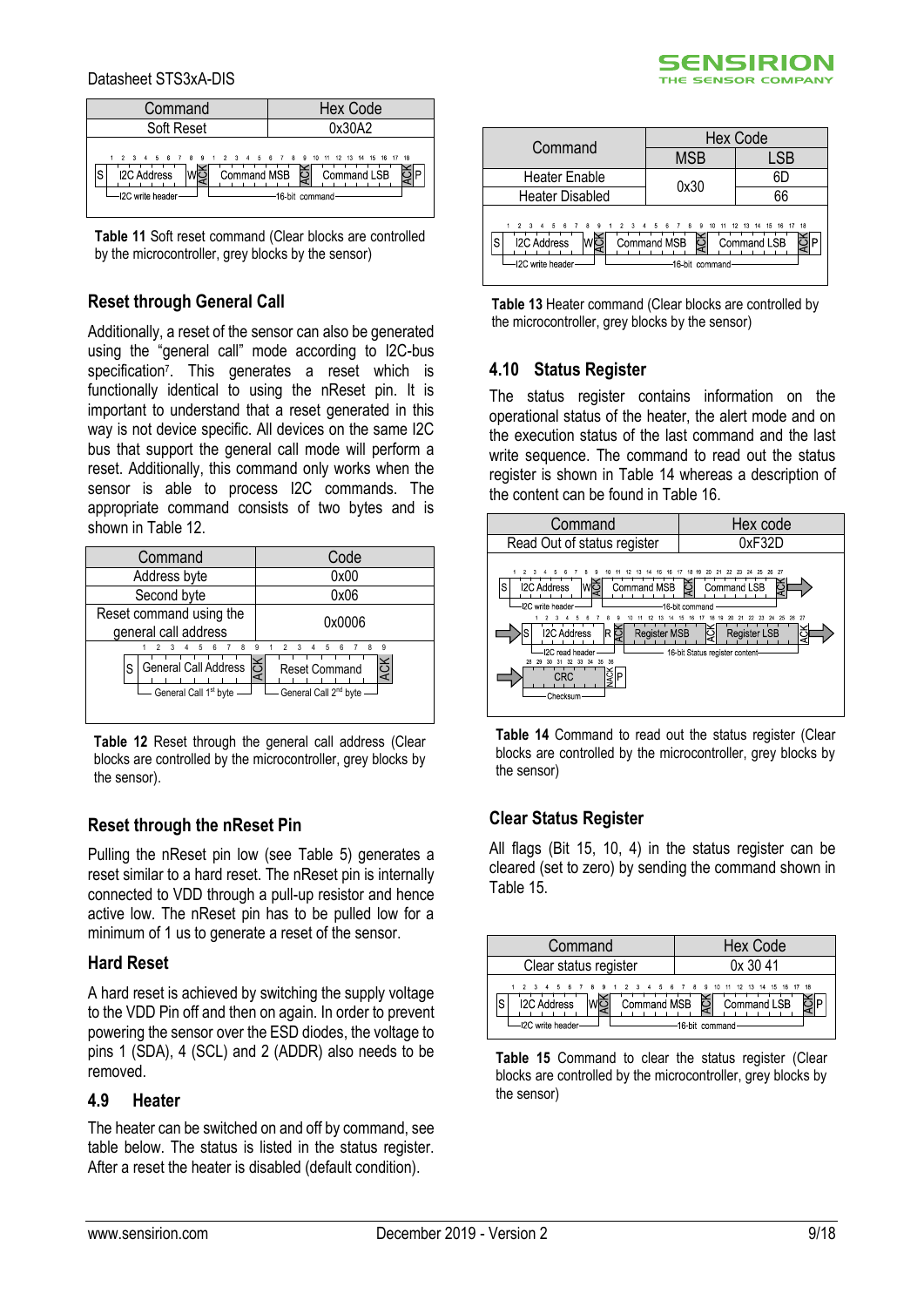| Bit             | <b>Field description</b>                  | Default        |
|-----------------|-------------------------------------------|----------------|
|                 |                                           | value<br>4'    |
| 15              | Alert pending status                      |                |
|                 | '0': no pending alerts                    |                |
|                 | '1': at least one pending alert           |                |
| 14              | Reserved                                  | Ό,             |
| $\overline{13}$ | Heater status                             | $\overline{0}$ |
|                 | '0' : Heater OFF                          |                |
|                 | '1': Heater ON                            |                |
| 12:11           | Reserved                                  | 00'            |
| 10              | T tracking alert                          | $\overline{0}$ |
|                 | '0' : no alert                            |                |
|                 | '1' alert                                 |                |
| 9:5             | Reserved                                  | 'xxxxx'        |
| 4               | System reset detected                     | '1'            |
|                 | '0': no reset detected since last         |                |
|                 | 'clear status register' command           |                |
|                 | '1': reset detected (hard reset, soft     |                |
|                 | reset command or supply fail)             |                |
| 3:2             | Reserved                                  | '00'           |
|                 | Command status                            | 'በ'            |
|                 | '0': last command executed                |                |
|                 | successfully                              |                |
|                 | '1': last command not processed. It       |                |
|                 | was either invalid, failed the integrated |                |
|                 | command checksum                          |                |
| 0               | Write data checksum status                | 'በ'            |
|                 | '0': checksum of last write transfer was  |                |
|                 | correct                                   |                |
|                 | '1': checksum of last write transfer      |                |
|                 | failed                                    |                |

<span id="page-9-0"></span>**Table 16** Description of the status register.

### **4.11 Checksum Calculation**

The 8-bit CRC checksum transmitted after each data word is generated by a CRC algorithm. Its properties are displayed in [Table 17.](#page-9-1) The CRC covers the contents of the two previously transmitted data bytes. To calculate the checksum only these two previously transmitted data bytes are used.

| Property       | Value                     |
|----------------|---------------------------|
| Name           | CRC-8                     |
| Width          | 8 bit                     |
| Protected data | read and/or write data    |
| Polynomial     | $0x31 (x8 + x5 + x4 + 1)$ |
| Initialization | 0xFF                      |
| Reflect input  | False                     |
| Reflect output | False                     |
| Final XOR      | 0x00                      |
| Examples       | $CRC$ (0xBEEF) = 0x92     |

**SENSIRION** THE SENSOR COMPANY

<span id="page-9-1"></span>**Table 17** I2C CRC properties.

### **4.12 Conversion of Signal Output**

Measurement data is always transferred as 16-bit values (unsigned integer). These values are already linearized and compensated for supply voltage effects. Converting those raw values into a physical scale can be achieved using the following formulas.

Temperature conversion formula (result in °C & °F):

$$
T\left[{}^{0}C\right] = -45 + 175 \cdot \frac{S_{7}}{2^{16} - 1}
$$

$$
T\left[{}^{0}F\right] = -49 + 315 \cdot \frac{S_{7}}{2^{16} - 1}
$$

 $S_T$  denotes the raw sensor output for temperature. The formulas work only correctly when  $S_T$  is used in decimal representation.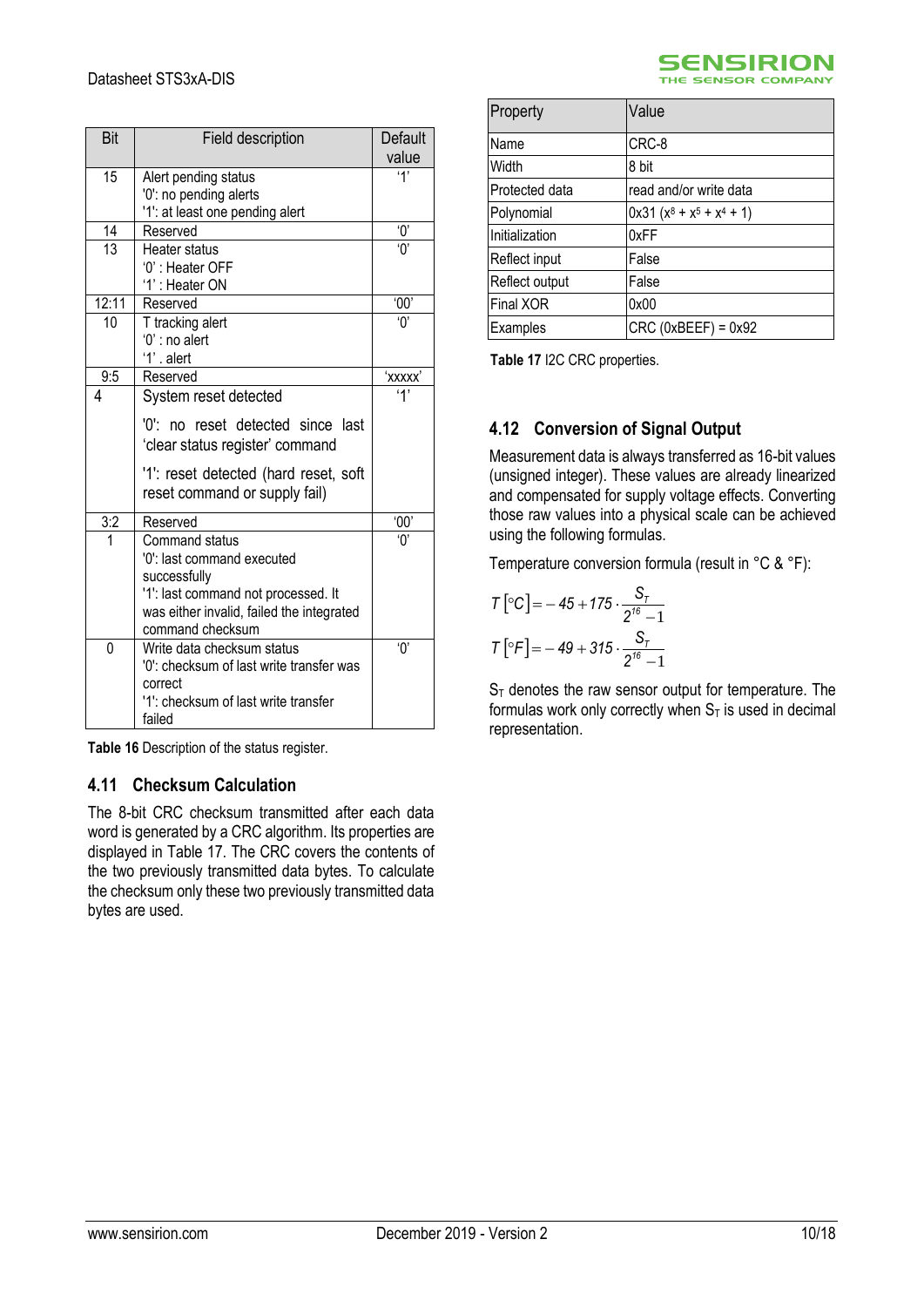

#### **4.13 Communication Timing**

| Parameter                                     | Symbol              | Conditions                                               | Min.                | Typ.                     | Max.                | <b>Units</b> | Comments          |
|-----------------------------------------------|---------------------|----------------------------------------------------------|---------------------|--------------------------|---------------------|--------------|-------------------|
| SCL clock frequency                           | $f_{\rm SCL}$       |                                                          | $\mathbf 0$         | $\blacksquare$           | 1000                | kHz          |                   |
| Hold time (repeated) START<br>condition       | thd;sta             | After this period, the first<br>clock pulse is generated | 0.24                |                          |                     | μs           |                   |
| LOW period of the SCL<br>clock                | t <sub>LOW</sub>    |                                                          | 0.5                 | $\overline{\phantom{0}}$ |                     | μs           |                   |
| HIGH period of the SCL<br>clock               | t <sub>HIGH</sub>   |                                                          | 0.26                | $\overline{\phantom{0}}$ |                     | μs           |                   |
|                                               |                     |                                                          | 0                   | $\blacksquare$           | 250                 | ns           | Transmitting data |
| SDA hold time<br>t <sub>HD;DAT</sub>          |                     |                                                          | 0                   | $\blacksquare$           |                     | ns           | Receiving data    |
| SDA set-up time                               | $t_{\text{SU;DAT}}$ |                                                          | 50                  | $\blacksquare$           |                     | ns           |                   |
| SCL/SDA rise time                             | tr                  |                                                          |                     | Ξ.                       | 300                 | ns           |                   |
| SCL/SDA fall time                             | te                  |                                                          | $\blacksquare$      | Ξ.                       | 300                 | ns           |                   |
| SDA valid time                                | t <sub>VD:DAT</sub> |                                                          |                     | $\blacksquare$           | 0.9                 | μs           |                   |
| Set-up time for a repeated<br>START condition | tsu:sta             |                                                          | 0.26                | $\overline{\phantom{0}}$ |                     | μs           |                   |
| Set-up time for STOP<br>condition             | tsu:sto             |                                                          | 0.26                | $\overline{\phantom{0}}$ |                     | μs           |                   |
| Capacitive load on bus line                   | СB                  |                                                          | $\blacksquare$      | $\blacksquare$           | 400                 | pF           |                   |
| Low level input voltage                       | $V_{IL}$            |                                                          | 0                   | $\overline{\phantom{a}}$ | 0.3xV <sub>DD</sub> | $\vee$       |                   |
| High level input voltage                      | V <sub>IH</sub>     |                                                          | 0.7xV <sub>DD</sub> | $\blacksquare$           | 1xV <sub>DD</sub>   | V            |                   |
| Low level output voltage                      | $V_{OL}$            | 3 mA sink current                                        |                     | Ξ.                       | 0.66                | V            |                   |

Table 18 Timing specifications for I2C communication, valid for T=-40°C ... 125°C and VDD = VDD<sub>min</sub>... VDD<sub>max</sub>. The nomenclature above is according to the I2C Specification (UM10204, Rev. 6, April 4, 2014).



**Figure 5** Timing diagram for digital input/output pads. SDA directions are seen from the sensor. Bold SDA lines are controlled by the sensor, plain SDA lines are controlled by the micro-controller. Note that SDA valid read time is triggered by falling edge of preceding toggle.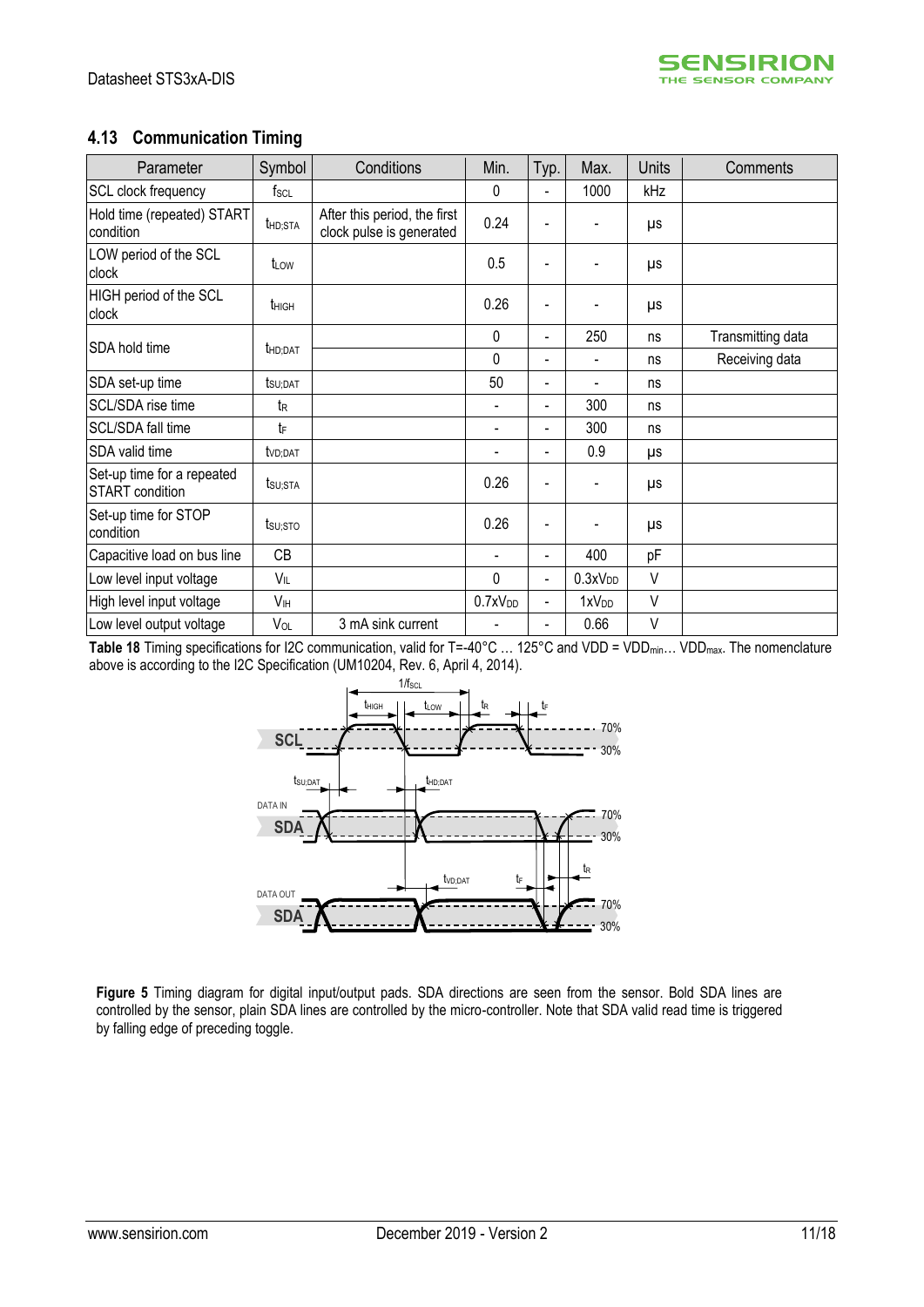# <span id="page-11-0"></span>**5 Packaging**

STS3xA-DIS sensors are provided in a *dual flat no leads* (DFN) package.

The sensor chip is made of silicon and is mounted to a lead frame. The latter is made of Cu plated with Ni/Pd/Au. Chip and lead frame are overmolded by an epoxy-based mold compound leaving the central die pad and I/O pins exposed for mechanical and electrical connection. Please note that the side walls of the sensor are diced and therefore these diced lead frame surfaces are not covered with the respective plating.

The package follows JEDEC publication 95, design registration 4.20, small scale plastic quad and dual inline, square and rectangular. No-LEAD packages (with optional thermal enhancements) small scale (QFN/SON), Issue D.01, September 2009.

STS3xA-DIS has a Moisture Sensitivity Level (MSL) of 1, according to IPC/JEDEC J-STD-020. At the same time, it is recommended to further process the sensors within 1 year after date of delivery.

### **5.1 Traceability**

All STS3xA-DIS sensors are laser marked for easy identification and traceability. The marking on the sensor top side consists of a pin-1 indicator and two lines of text.

The top line consists of the pin-1 indicator which is located in the top left corner and the product name. The small letter x stands for the accuracy class.

The bottom line consists of 7 letters. The first digit (=A) is part of the sensor name. the second two digits XY (=DI) describe the output mode. The letter A represents the manufacturing year  $(4 = 2014, 5 = 2015, etc)$ . The last three digits (BCD) represent an alphanumeric tracking code. That code can be decoded by Sensirion only and allows for tracking on batch level through production, calibration and testing – and will be provided upon justified request.

**SENSIRION** THE SENSOR COMPANY

If viewed from below pin 1 is indicated by triangular shaped cut in the otherwise rectangular die pad. The dimensions of the triangular cut are shown in [Figure 7](#page-12-0) through the labels T1 & T2.



**Figure 6** Top View of the STS3xA-DIS illustrating the laser marking.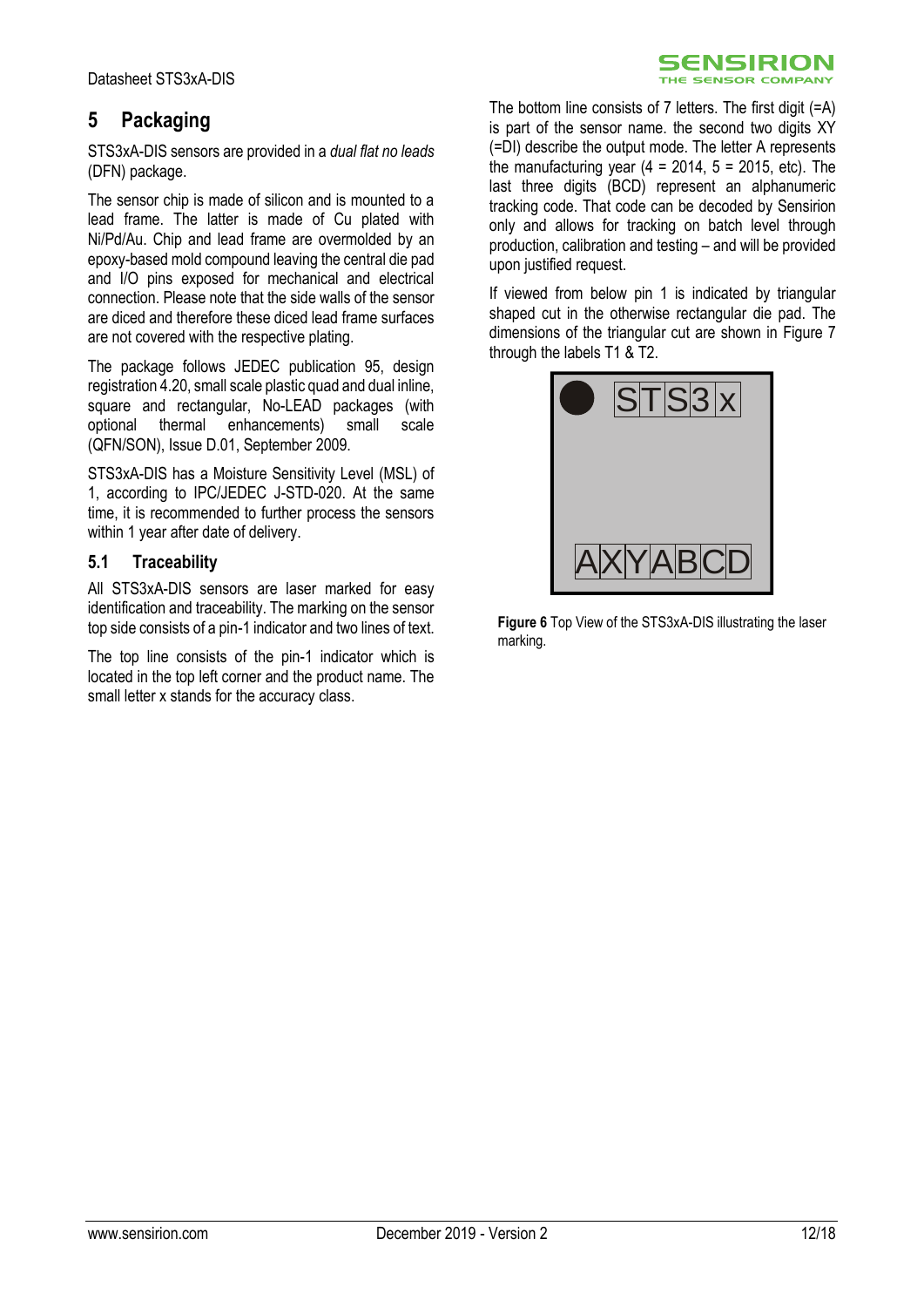Ш



#### **5.2 Package Outline**



D





<span id="page-12-0"></span>**Figure 7** Dimensional drawing of STS3xA-DIS sensor package

| Parameter          | Symbol         | Min            | Nom.    | Max                      |    | Units Comments                  |
|--------------------|----------------|----------------|---------|--------------------------|----|---------------------------------|
| Package height     | A              | 0.8            | 0.9     |                          | mm |                                 |
| Leadframe height   | A3             |                | 0.2     | -                        | mm |                                 |
| Pad width          | b              | 0.2            | 0.25    | 0.3                      | mm |                                 |
| Package width      | D              | 2.4            | 2.5     | 2.6                      | mm |                                 |
| Center pad length  | D <sub>2</sub> |                | 1.1     | 1.2                      | mm |                                 |
| Package length     | Е              | 2.4            | 2.5     | 2.6                      | mm |                                 |
| Center pad width   | E <sub>2</sub> | 1.7            | 1.8     | 1.9                      | mm |                                 |
| Pad pitch          | е              | $\blacksquare$ | 0.5     | $\overline{\phantom{0}}$ | mm |                                 |
| Pad length         |                | 0.25           | 0.35    | 0.45                     | mm |                                 |
| Center pad marking | T1xT2          |                | 0.3x45° | -                        | mm | indicates the position of pin 1 |

**Table 19** Package outline.

#### **5.3 Land Pattern**

[Figure 8](#page-13-1) shows the land pattern. The land pattern is understood to be the open metal areas on the PCB, onto which the DFN pads are soldered.

The solder mask is understood to be the insulating layer on top of the PCB covering the copper traces. It is recommended to design the solder pads as a Non-Solder Mask Defined (NSMD) type. For NSMD pads, the solder mask opening should provide a 60 μm to 75 μm design clearance between any copper pad and solder mask. As the pad pitch is only 0.5 mm we recommend to have one solder mask opening for all 4 I/O pads on one side.

For solder paste printing it is recommended to use a laser-cut, stainless steel stencil with electro-polished trapezoidal walls and with 0.1 or 0.125 mm stencil thickness. The length of the stencil apertures for the I/O pads should be the same as the PCB pads. However, the position of the stencil apertures should have an offset of 0.1 mm away from the center of the package. The die pad aperture should cover about 70  $\%$  – 90  $\%$  of the die pad area –thus it should have a size of about 0.9 mm x 1.6 mm.

For information on the soldering process and further recommendation on the assembly process please consult the Application Note HT\_AN\_SHTxx\_Assembly\_of\_SMD\_Packages , which can be found on the Sensirion webpage.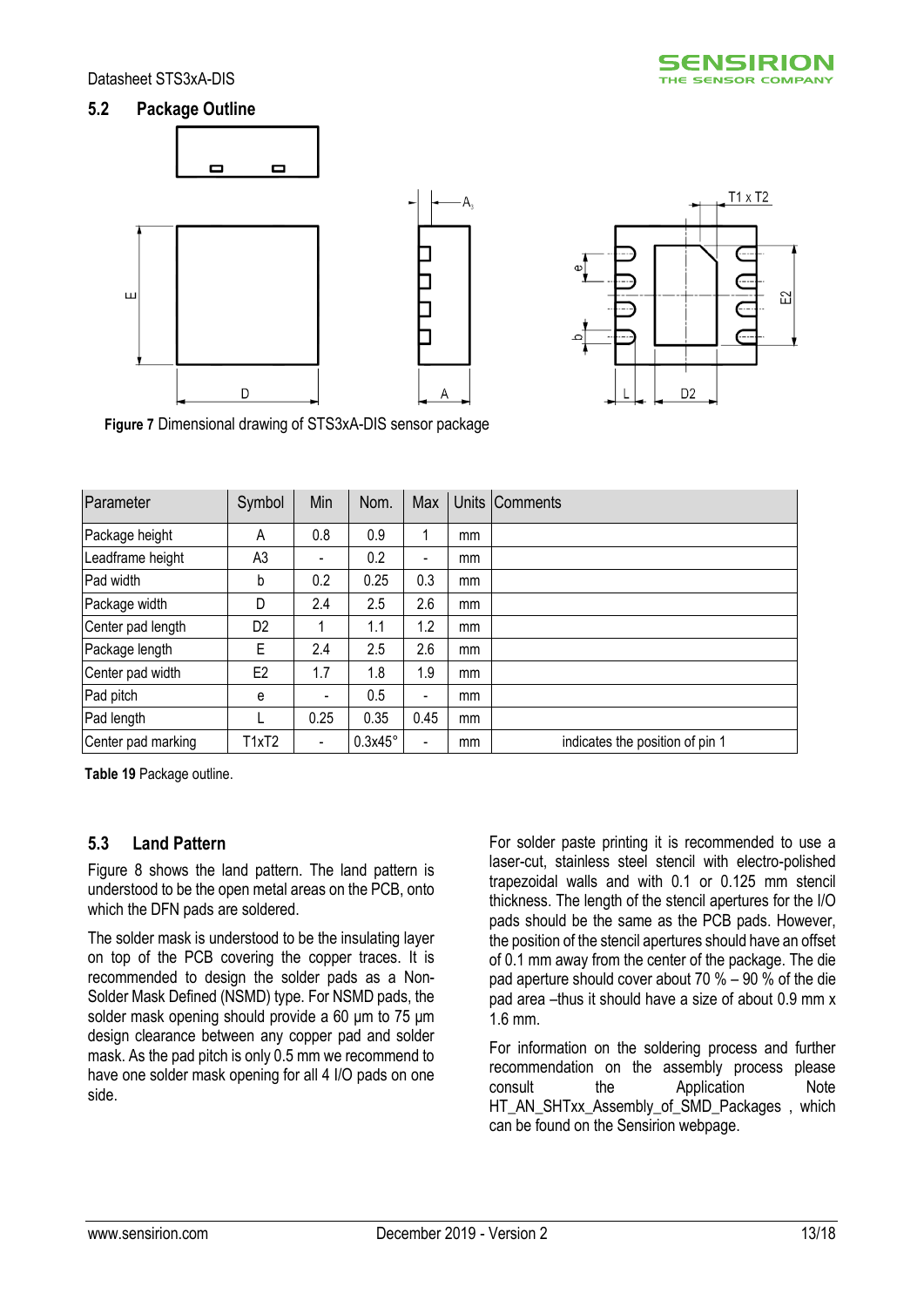

Recommended Land Pattern Recommended Stencil Aperture



<span id="page-13-1"></span>**Figure 8** Recommended metal land pattern (left) and stencil apertures (right) for the STS3xA-DIS. The dashed lines represent the outer dimension of the DFN package. The PCB pads (left) and stencil apertures (right) are indicated through the shaded areas.



# <span id="page-13-0"></span>**6 Shipping Package**

**Figure 9** Technical drawing of the packaging tape with sensor orientation in tape. Header tape is to the right and trailer tape to the left on this drawing. Dimensions are given in millimeters.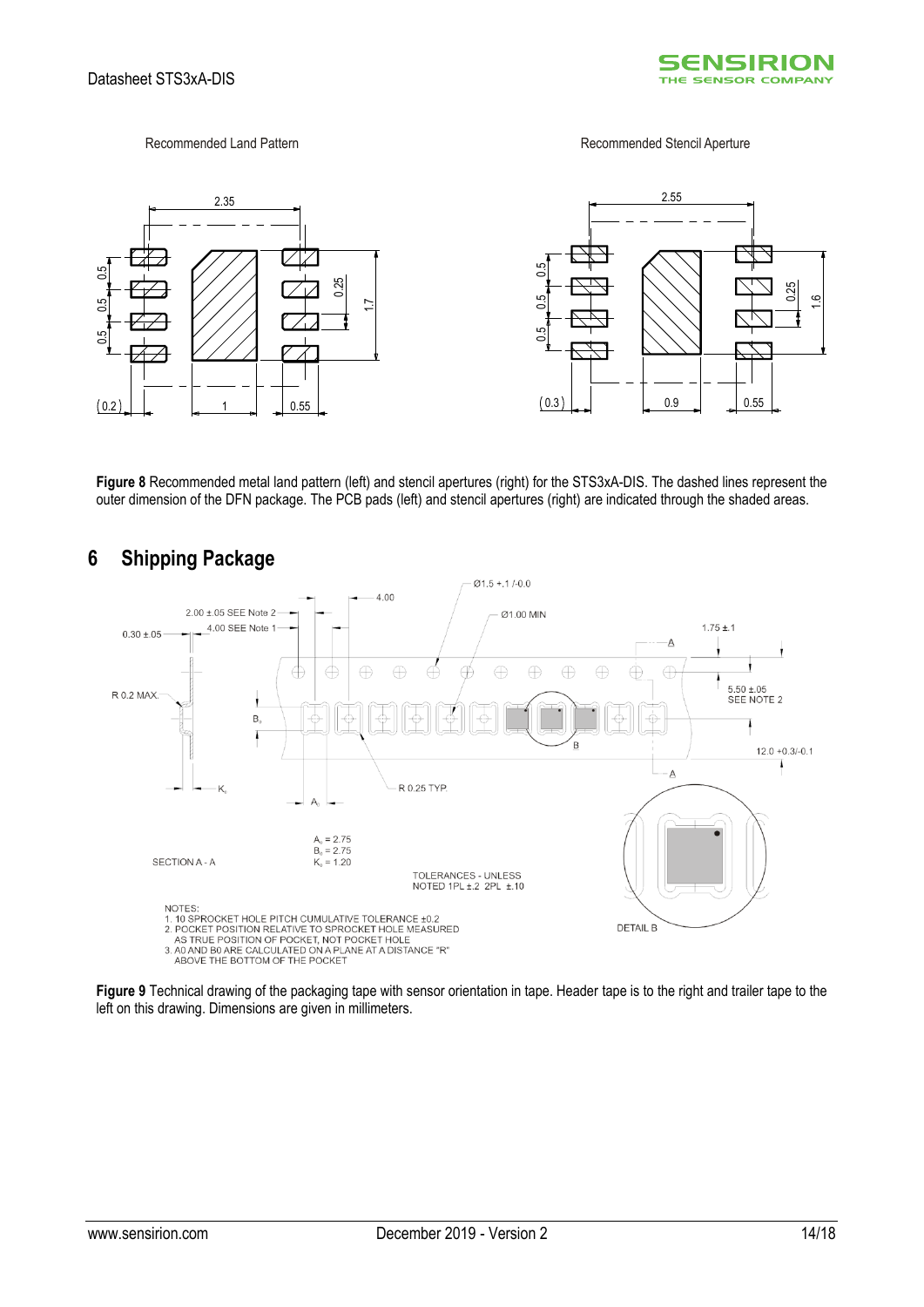# <span id="page-14-0"></span>**7 Quality**

Qualification of the STS3xA-DIS is performed based on the AEC Q 100 qualification test method.

### **7.1 Material Contents**

The device is fully RoHS and WEEE compliant, e.g. free of Pb, Cd, and Hg.

# <span id="page-14-1"></span>**8 Ordering Information**

The STS3xA-DIS can be ordered in tape and reel packaging with different sizes, see [Table 20.](#page-14-3) The reels are sealed into antistatic ESD bags. The document "SHT3x shipping package" that shows the details about the shipping package is available upon request.

| Name             | Quantity | <b>Order Number</b> |
|------------------|----------|---------------------|
| STS30A-DIS-2.5kS | 2500     | 3.000.362           |
| STS30A-DIS-10kS  | 10000    | 1-101411-01         |
| STS31A-DIS-2.5kS | 2500     | 3.000.363           |
| STS31A-DIS-10kS  | 10000    | 1-101413-01         |

**SENSIRION** THE SENSOR COMPANY

<span id="page-14-3"></span>**Table 20** STS3xA-DIS ordering options.

# <span id="page-14-2"></span>**9 Further Information**

For more in-depth information on the STS3xA-DIS and its application please consult the following documents:

| Document Name                           | Description                                                                       | Source                                                                                                              |
|-----------------------------------------|-----------------------------------------------------------------------------------|---------------------------------------------------------------------------------------------------------------------|
| SHT3x_STS3x Shipping Package            | Information on Tape, Reel and shipping bags<br>(technical drawing and dimensions) | Available upon request                                                                                              |
| SHTxx_STSxx Assembly of SMD<br>Packages | Assembly Guide (Soldering Instructions)                                           | Available for download at the Sensirion<br>humidity sensors download center:<br>www.sensirion.com/humidity-download |
| <b>SHTxx STSxx Design Guide</b>         | Design guidelines for designing SHTxx humidity<br>sensors into applications       | Available for download at the Sensirion<br>humidity sensors download center:<br>www.sensirion.com/humidity-download |

**Table 21** Documents containing further information relevant for theSTS3xA-DIS.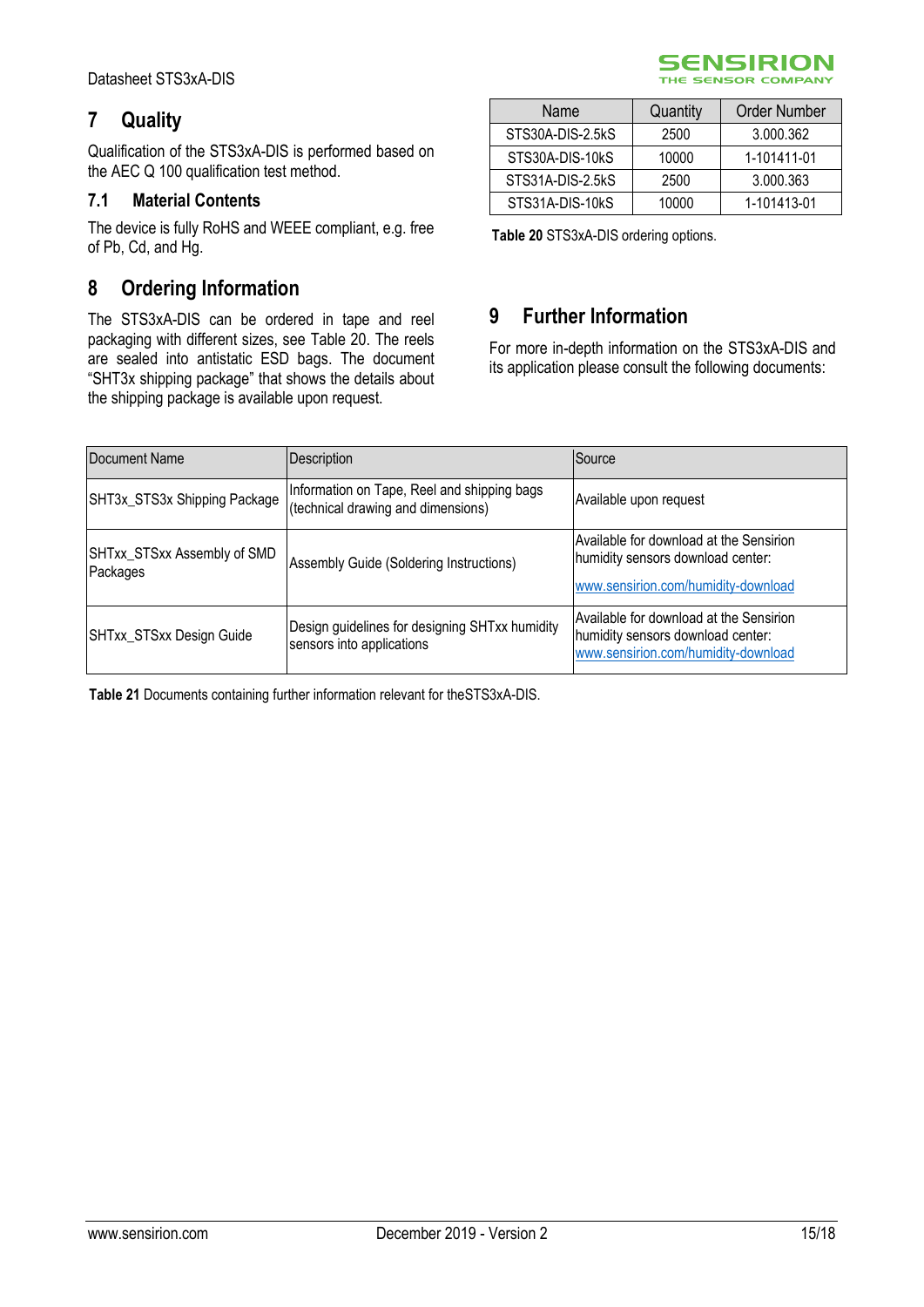# **Revision History**

| Date          | Version | Page(s) | <b>Changes</b>                           |
|---------------|---------|---------|------------------------------------------|
| March 2019    |         |         | Initial release                          |
| December 2019 |         |         | Updated general introductory information |
|               |         | 15      | Updated available reel sizes in Table 20 |